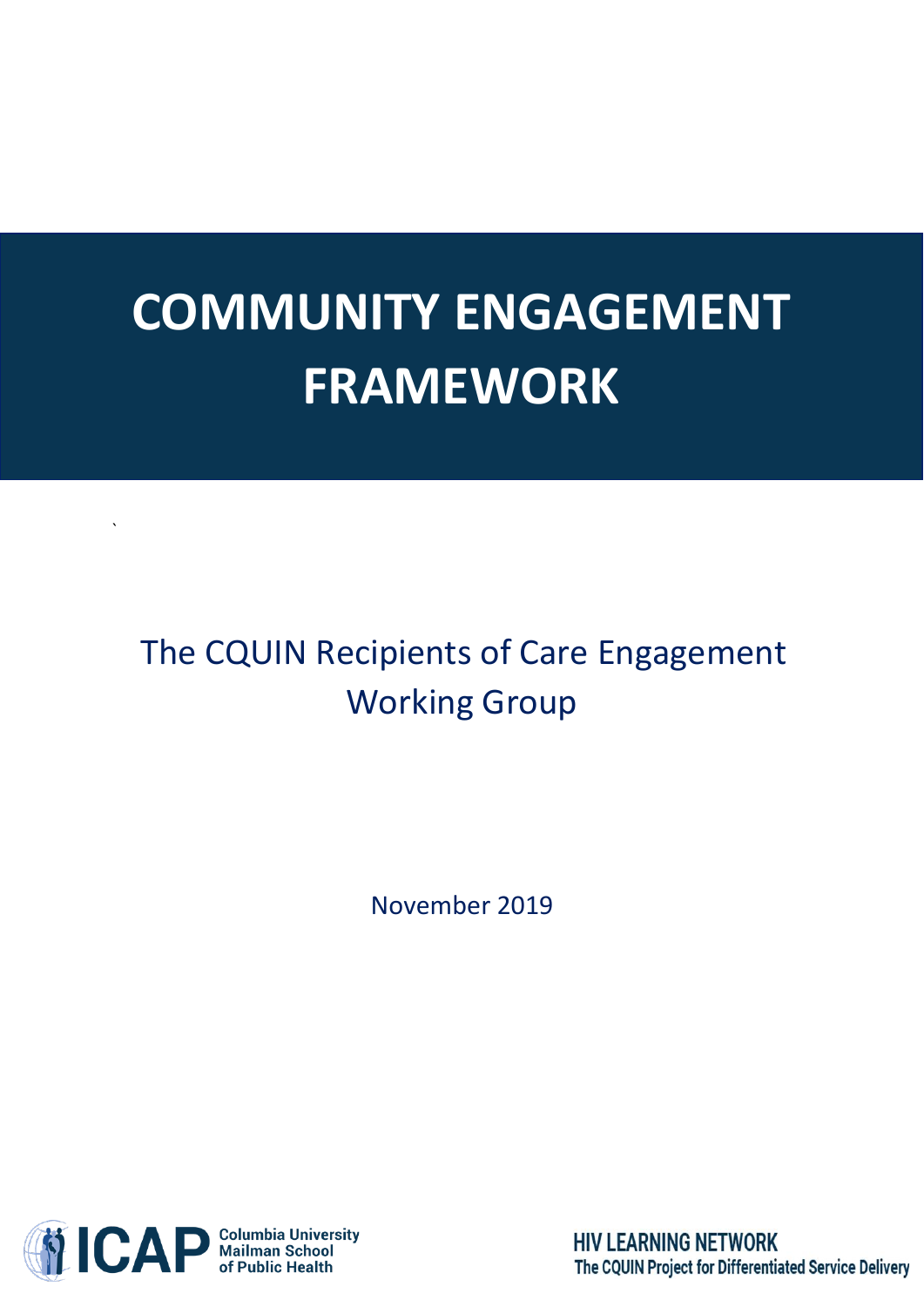# Table of Contents

| $\mathbf{1}$ . |       |  |
|----------------|-------|--|
|                | 1.1   |  |
|                | 1.2   |  |
|                | 1.3   |  |
| 2.             |       |  |
|                | 2.1   |  |
|                | 2.2   |  |
|                | 2.2.1 |  |
|                | 2.2.2 |  |
|                | 2.2.3 |  |
|                | 2.2.4 |  |
|                | 2.2.5 |  |
|                | 2.2.6 |  |
|                | 2.2.7 |  |
|                | 2.2.8 |  |
|                | 2.2.9 |  |
| 3.             |       |  |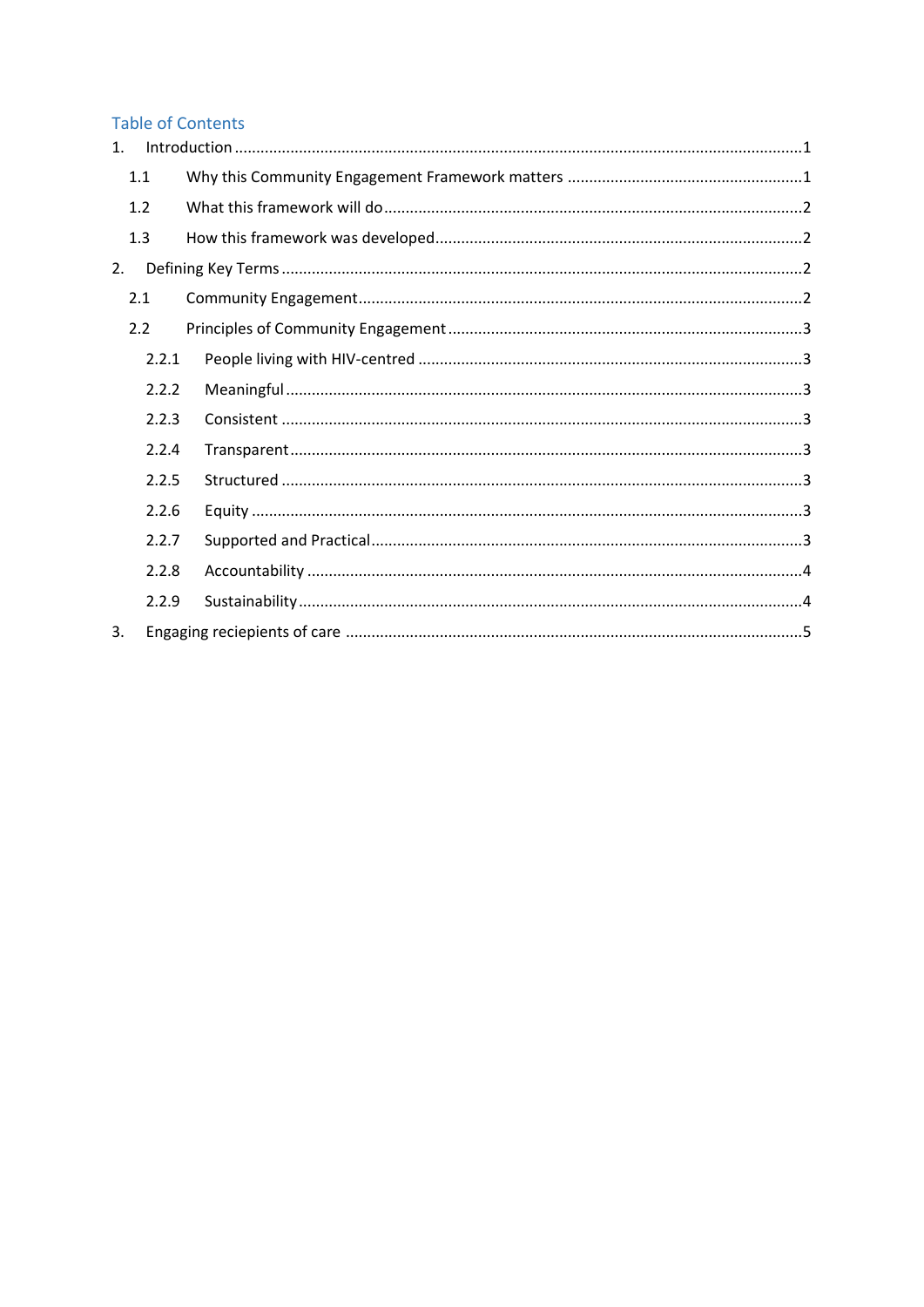#### **COMMUNITY ENGAGEMENT FRAMEWORK FOR DIFFERENTIATED SERVICE DELIVERY**

#### 1. Introduction

<span id="page-2-0"></span>As countries work to achieve HIV epidemic control, the scale-up of high-quality differentiated service delivery (DSD) is a promising approach to improving both the quality and efficiency of HIV services. In response, ICAP at Columbia University launched the HIV Coverage, Quality, and Impact Network (CQUIN) in March 2017, with the support of the Bill & Melinda Gates Foundation. CQUIN is a learning network designed to accelerate DSD scale-up by fostering joint learning, south-to-south exchange, and targeted technical assistance for its member countries.

CQUIN network countries have identified **community engagement (CE)** as a pillar for successful DSD programs. The participation of people living with HIV, including recipients of care and their advocates, in the design, implementation, and evaluation of DSD initiatives is critical to assure both demand from people living with HIV and supply of high-quality, contextually appropriate services. CQUIN member countries also recognize that their efforts towards meaningful CE are sometimes suboptimal. The CQUIN project supported the formation of the **Recipients of Care Engagement Working Group** to identify and address common barriers and challenges and to co-create solutions for meaningful engagement of people living with HIV in DSD initiatives.

To date, CQUIN has organized and convened three in-person meetings and four virtual meetings for representatives of national networks of people living with HIV, nongovernmental community-based organizations and other community stakeholders. The meeting participants identified several important realities, including: (1) recipients of care have limited awareness of the types of DSD models available in their respective countries; (2) demand creation for DSD can often be improved with input from recipients of care; and (3) People living with HIV and their advocates could benefit from sharing best practices and experiences amongst themselves, and from building the capabilities needed to influence national DSD programs. The group also reached a consensus to develop a **Community Engagement Framework and a monitoring tool** to be used by ministries of health in efforts to improve CE in DSD policy development, program design, planning, implementation, monitoring, and evaluation.

#### <span id="page-2-1"></span>1.1 Why this Community Engagement Framework matters

The purpose of this framework is to provide ministries of health, policy makers, implementing partners, sponsors, funding agencies and other stakeholders with a clear, consistent approach to CE, including an understanding of the different forms and levels of engagement for recipients of care. The CE framework aims at providing guidance on when and how to undertake engagement activities and what steps and processes should be considered.

The document will be used to support ministries of health and their partners to engage people living with HIV in DSD policy development, program design, planning, implementation, monitoring, and evaluation.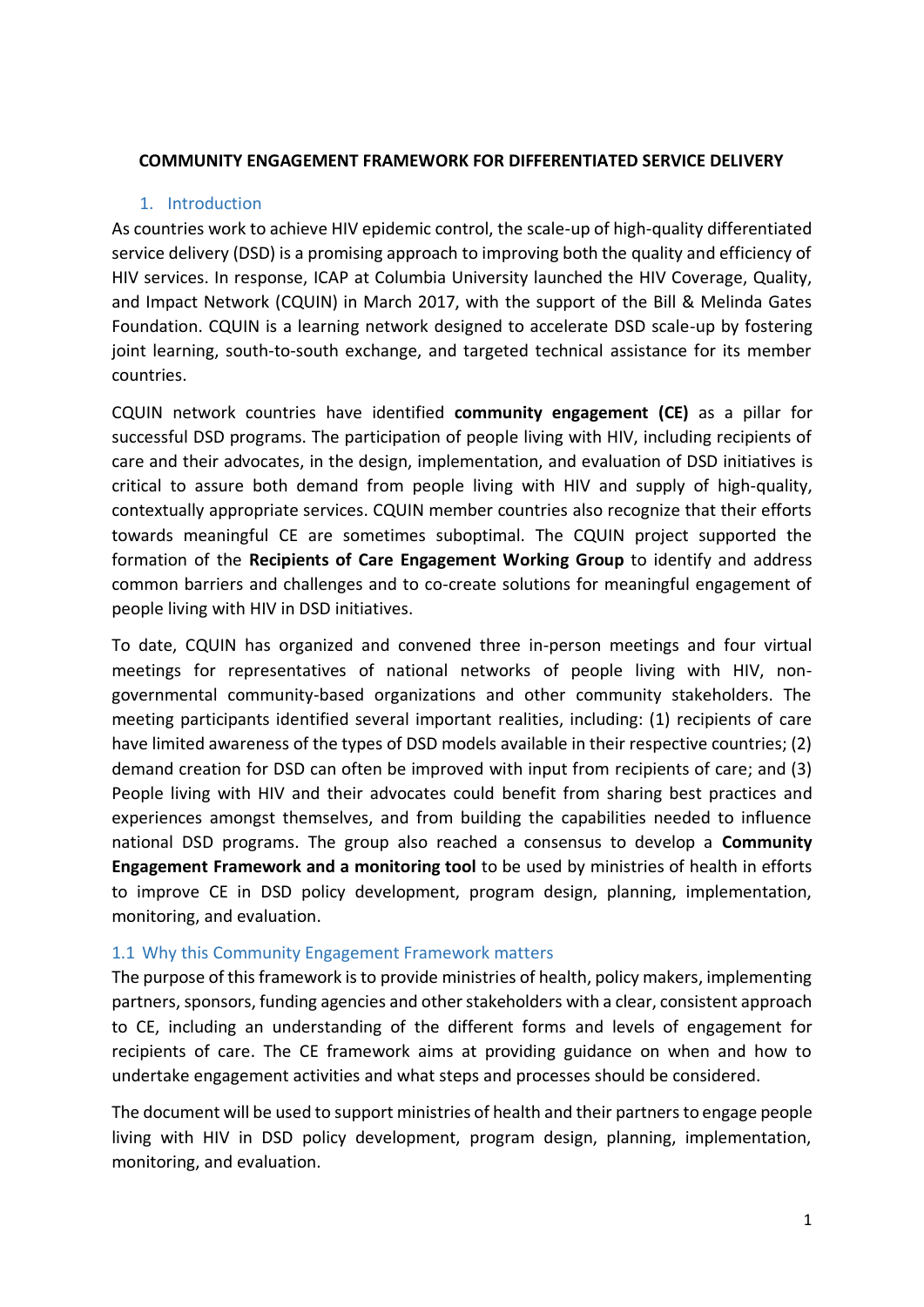#### <span id="page-3-0"></span>1.2 What this framework will do

Objectives of this framework are to:

- Ensure people living with HIV's views are understood and considered when developing DSD guidelines, strategies, policies and during DSD implementation.
- Ensure the people living with HIV and their advocates have the opportunity to participate in the development of DSD models through inclusive and equitable engagement practices
- Strengthen community forums by creating opportunities for people living with HIV and their advocates to get involved with, and have their say on DSD implementation
- Improve the relationship and level of trust between the people living with HIV and ministries of health and other stakeholders by ensuring that people living with HIV and their advocates are informed about and involved in DSD program activities.
- Enhance the coordination, planning, and promotion of community engagement activities.
- Strengthen feedback and communication from the ministry of health and other stakeholders so that recipients of care and their advocates know when and how their input has been considered to inform decisions.

#### <span id="page-3-1"></span>1.3 How this framework was developed

The CE framework was developed through a collaborative approach with representatives from national networks of people living with HIV, non-governmental community-based organizations and other community stakeholders, all forming the CQUIN recipients of care engagement working group. CQUIN supported and organized in-person and virtual meetings at group members convened and deliberated on the components and different levels of community engagement. Two members of the group (from Uganda and Malawi) were tasked to draft the initial CE framework.

During the in-person meeting, the group members defined meaningful CE and came up with core principles that were used to guide the framework development. Group members were divided into three groups and were tasked to discuss and present on what is CE at different levels (policy, program and community) and how people living with HIV and their advocates can be engaged in those levels.

### <span id="page-3-2"></span>2. Defining Key Terms

### <span id="page-3-3"></span>2.1 Community Engagement

The recipients of care Engagement working group came up with the following definition for meaningful CE in the context of DSD;

'*Meaningful CE is a structured, supported, meaningful and accountable process that ensures that people living with HIV have a seat and a voice in decision-making, planning, implementation, monitoring and evaluation in order to achieve access to quality HIV care for all'.*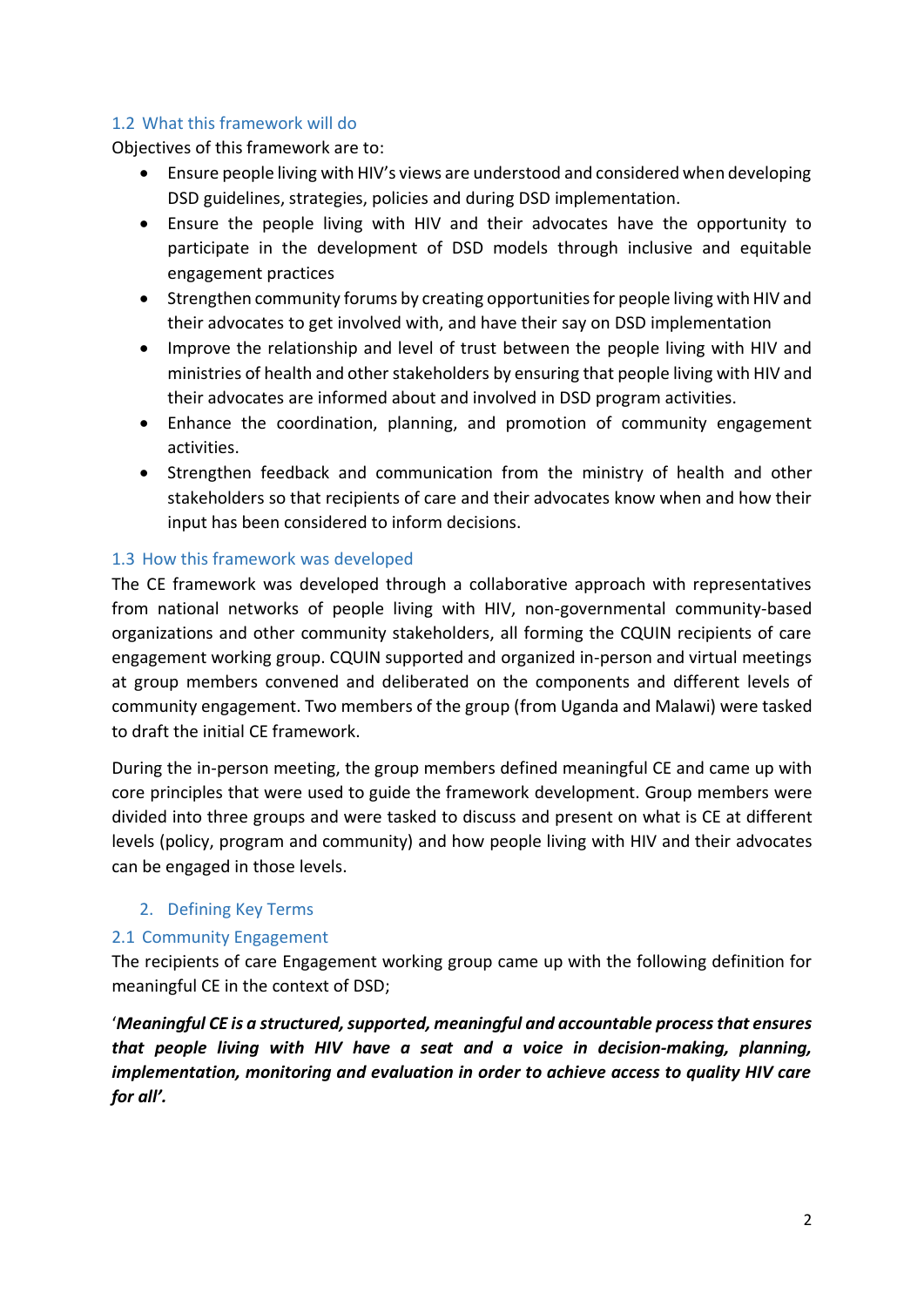#### <span id="page-4-0"></span>2.2 Principles of Community Engagement

Developed from submissions during the recipients of care engagement working group meeting, and building on earlier documents and guidelines, these principles will guide MoH and stakeholders' approach to meaningful community engagement;

#### 2.2.1 PEOPLE LIVING WITH HIV-centred

<span id="page-4-1"></span>People living with HIV should be actively involved in their own health and welfare. They should take an active role in decisions about service delivery, treatment, self-education, and positive prevention<sup>1</sup>. People living with HIV have a right to participate in decisions that may have impact on their lives.

#### 2.2.2 Meaningful

<span id="page-4-2"></span>People living with HIV should participate in the development and monitoring of DSD-related policies at all levels. Genuine opportunities are those that enable people living with HIV and their advocates to participate in DSD activities and be informed on how their involvement will influence the decision-making process.

#### 2.2.3 Consistent

<span id="page-4-3"></span>Engagement of people living with HIV and their advocates should not be a "once-off" activity, but should be consistent throughout the different levels of DSD.

#### 2.2.4 Transparent

<span id="page-4-4"></span>Information about DSD should be easily and freely available and be communicated to people living with HIV to enable them to be fully informed when providing input and feedback for DSD activities. Ministries of Health should commit to consider people living with HIV feedback in an open and transparent manner. They should communicate openly about motives, resources and decision-making processes.

### 2.2.5 Structured

<span id="page-4-5"></span>MoH and stakeholders should always consider and prioritize the expertise of recipients of care and national organizations representing people living with HIV when identifying health challenges and developing solutions.

### 2.2.6 Equity

<span id="page-4-6"></span>MoH and stakeholders should actively engage with, and listen to the diverse range of needs and expectations of people living with HIV. They should share decision-making and initiative leadership and treat people living with HIV with integrity and respect.

### 2.2.7 Supported and Practical

<span id="page-4-7"></span>Learning, development, and funding opportunities should be encouraged and supported for organisations of people living with HIV. By promoting these opportunities, MoH and stakeholders will continuously build the capacity of people living with HIV and their advocates to implement DSD activities by providing appropriate skills, knowledge, and financial support to plan for, manage and facilitate DSD activities.

<sup>1</sup> UNAIDS POLICY BRIEF: The Greater Involvement of People Living with HIV (GIPA), 2007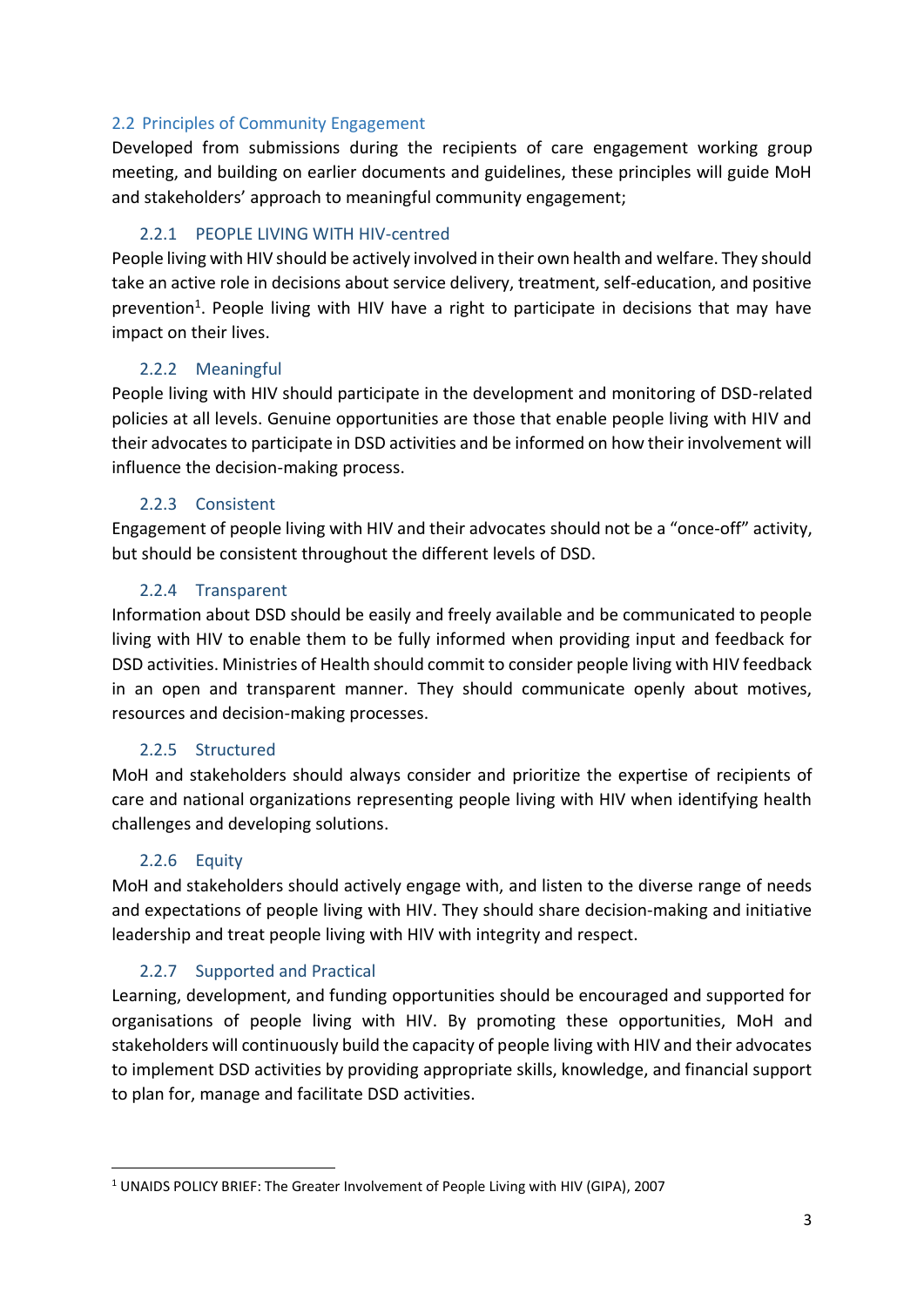#### 2.2.8 Accountability

<span id="page-5-0"></span>MoH and stakeholders should build processes that are responsive to feedback from people living with HIV and should be willing to change and adapt throughout the CE process.

#### <span id="page-5-1"></span>2.2.9 Sustainability

MoH and stakeholders should continually reflect, assess, and communicate to maintain and deepen relationships for long-term engagement.

<span id="page-5-2"></span>3. Engaging recipients of care and their advocates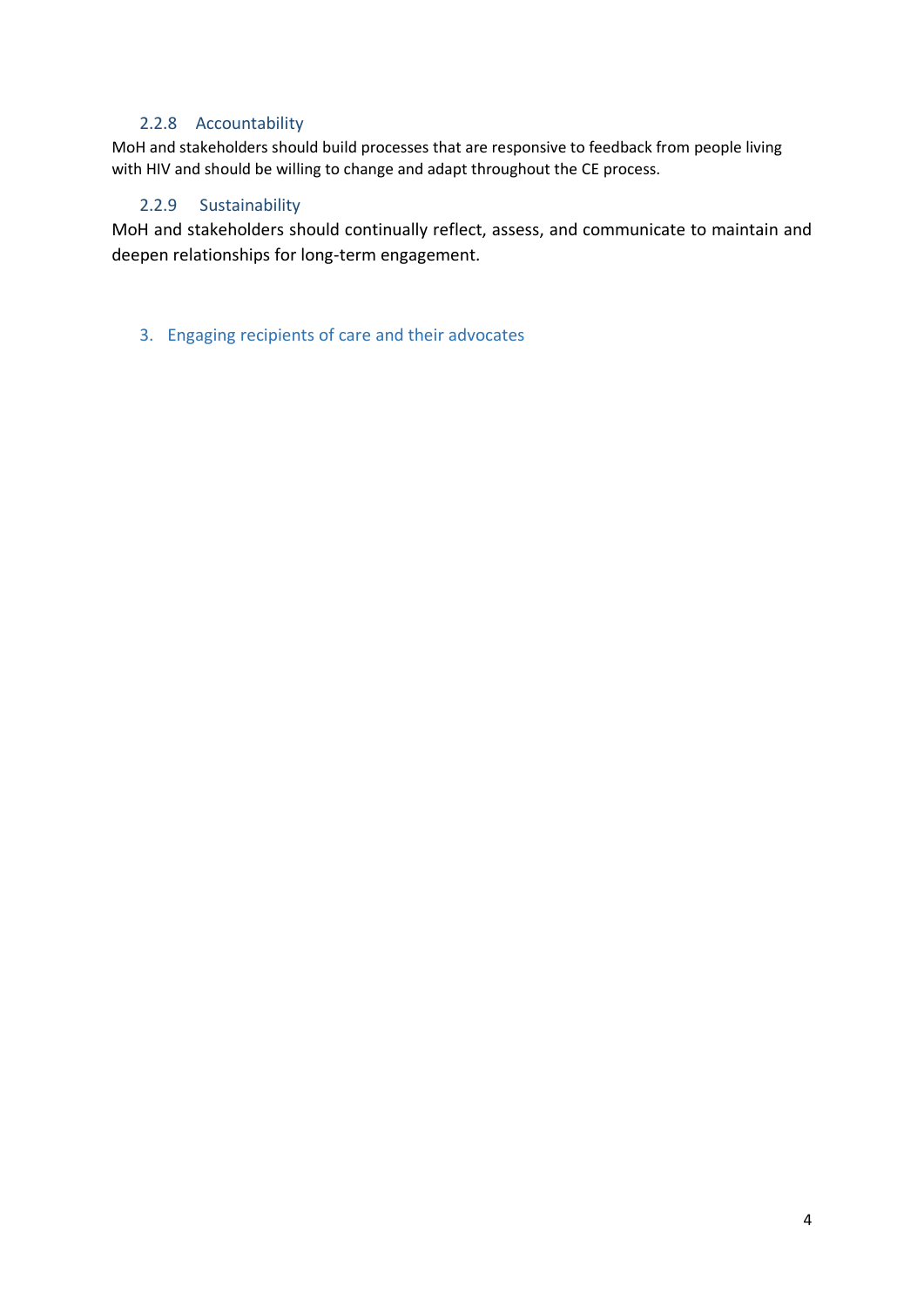# **Engaging people living with HIV and their advocates in DSD policy development, program design, planning, implementation, monitoring, and evaluation**

| <b>Levels of</b><br><b>Engagement</b> | <b>Policy level</b>                                                                                                                                                                | <b>Program Level</b>                                                                                                                                                                 | <b>Community Level</b>                                                                                                                              |  |  |
|---------------------------------------|------------------------------------------------------------------------------------------------------------------------------------------------------------------------------------|--------------------------------------------------------------------------------------------------------------------------------------------------------------------------------------|-----------------------------------------------------------------------------------------------------------------------------------------------------|--|--|
|                                       | <b>What is Community Engagement?</b>                                                                                                                                               |                                                                                                                                                                                      |                                                                                                                                                     |  |  |
|                                       | Being part of:                                                                                                                                                                     | Being part of:                                                                                                                                                                       | Being part of:                                                                                                                                      |  |  |
|                                       | Problem identification, needs assessment and $\bullet$<br>priority-setting                                                                                                         | Conceptualization of program interventions                                                                                                                                           | Processes that ensure that people living with HIV<br>priorities are identified and prioritized                                                      |  |  |
|                                       | Provision of problem solving strategies                                                                                                                                            | Development of implementation frameworks .<br>and processes                                                                                                                          | Formulation of operational/implementation plans<br>with community-driven DSD Models                                                                 |  |  |
|                                       | Policy formulation and guideline development                                                                                                                                       |                                                                                                                                                                                      | Needs assessment, planning, and design to<br>Identify the real needs of people living with HIV                                                      |  |  |
|                                       | How to engage recipients of care/community?                                                                                                                                        |                                                                                                                                                                                      |                                                                                                                                                     |  |  |
| <b>Design</b>                         | Consult with recipients of care leadership to<br>facilitate information-sharing re: DSD models advocates participate (and are physically<br>to be included in DSD policy documents | Ensure people living with HIV and their<br>present) when DSD models are designed at<br>program level                                                                                 | Provide community-level platforms for eliciting<br>people living with HIV views and preferences for DSD<br>models                                   |  |  |
|                                       | Include people living with HIV and their<br>advocates in policy and guidelines<br>formulation task teams and TWGs                                                                  | Involve people living with HIV and their<br>advocates in decision making processes re:<br>prioritization of DSD models for implementation<br>and how success is defined and measured | Ensure that people living with HIV and their<br>advocates are meaningfully engaged in thematic<br>groups working on the community operational plans |  |  |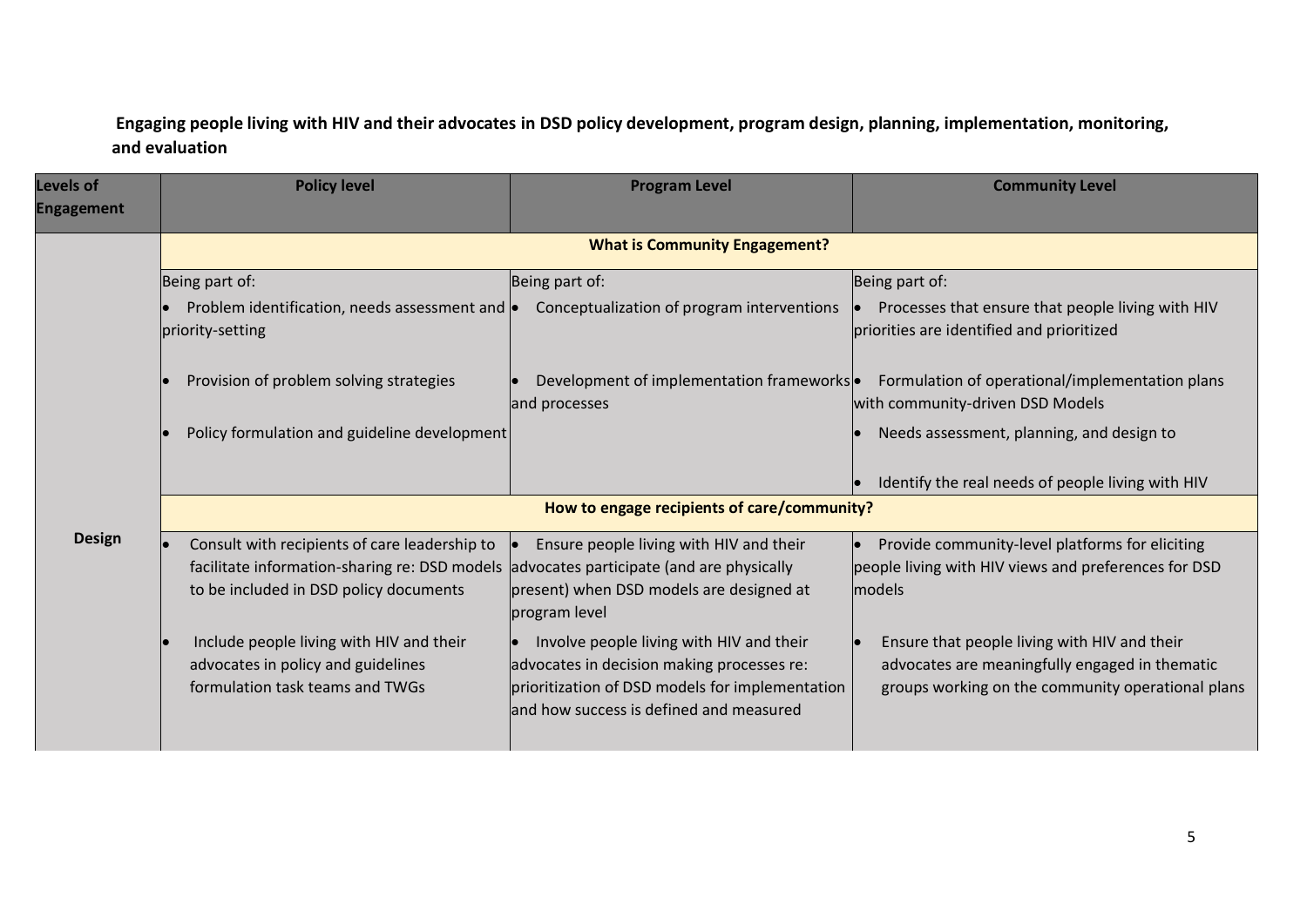| <b>Levels of</b><br><b>Engagement</b> | <b>Policy level</b>                                                                                                            | <b>Program Level</b>                                                                                                                                                      | <b>Community Level</b>                                                                                                                                                                                    |  |
|---------------------------------------|--------------------------------------------------------------------------------------------------------------------------------|---------------------------------------------------------------------------------------------------------------------------------------------------------------------------|-----------------------------------------------------------------------------------------------------------------------------------------------------------------------------------------------------------|--|
|                                       | Include people living with HIV and their<br>advocates in policy validation exercises                                           | Recognize people living with HIV networks as $\bullet$<br>key stakeholders in national DSD planning and<br>assign them key responsibilities with an<br>operational budget | Obtain feedback from the community on what they<br>would like to see as end results/outcomes in DSD<br>implementation                                                                                     |  |
|                                       |                                                                                                                                | Facilitate people living with HIV and their<br>advocates member participation in development<br>of national guidelines and standard operating<br>procedures               |                                                                                                                                                                                                           |  |
|                                       |                                                                                                                                | Use people living with HIV evidence and<br>experience the design of DSD models                                                                                            |                                                                                                                                                                                                           |  |
|                                       | <b>Best practices/country examples</b>                                                                                         |                                                                                                                                                                           |                                                                                                                                                                                                           |  |
|                                       | Cote d'Ivoire, Zambia; people living with HIV<br>engaged in different programs & TWGs                                          | People living with HIV/national networks of<br>PLHV representatives are engaged in guidelines<br>development, revisions/updates in all network<br>countries               | Uganda: Implementing Partners (IPs) have community<br>$\bullet$<br>advisory groups with people living with HIV<br>representatives and they are engaged in developing<br>community level operational plans |  |
|                                       | Cote d'Ivoire: people living with HIV<br>present/submit their needs during Country<br>Operational Plan (COP) guidance meetings | In Zimbabwe, people living with HIV assist to<br>identify interventions for DSD                                                                                           |                                                                                                                                                                                                           |  |
|                                       |                                                                                                                                | In Cote d'Ivoire, Zimbabwe, Zambia, Eswatini<br>& Tanzania, people living with HIV are part of<br>design and validation of DSD models                                     |                                                                                                                                                                                                           |  |
|                                       |                                                                                                                                | In Ethiopia, people living with HIV are<br>involved in development of ART training<br>manuals                                                                             |                                                                                                                                                                                                           |  |
| Implementation                        |                                                                                                                                | <b>What is Community Engagement?</b>                                                                                                                                      |                                                                                                                                                                                                           |  |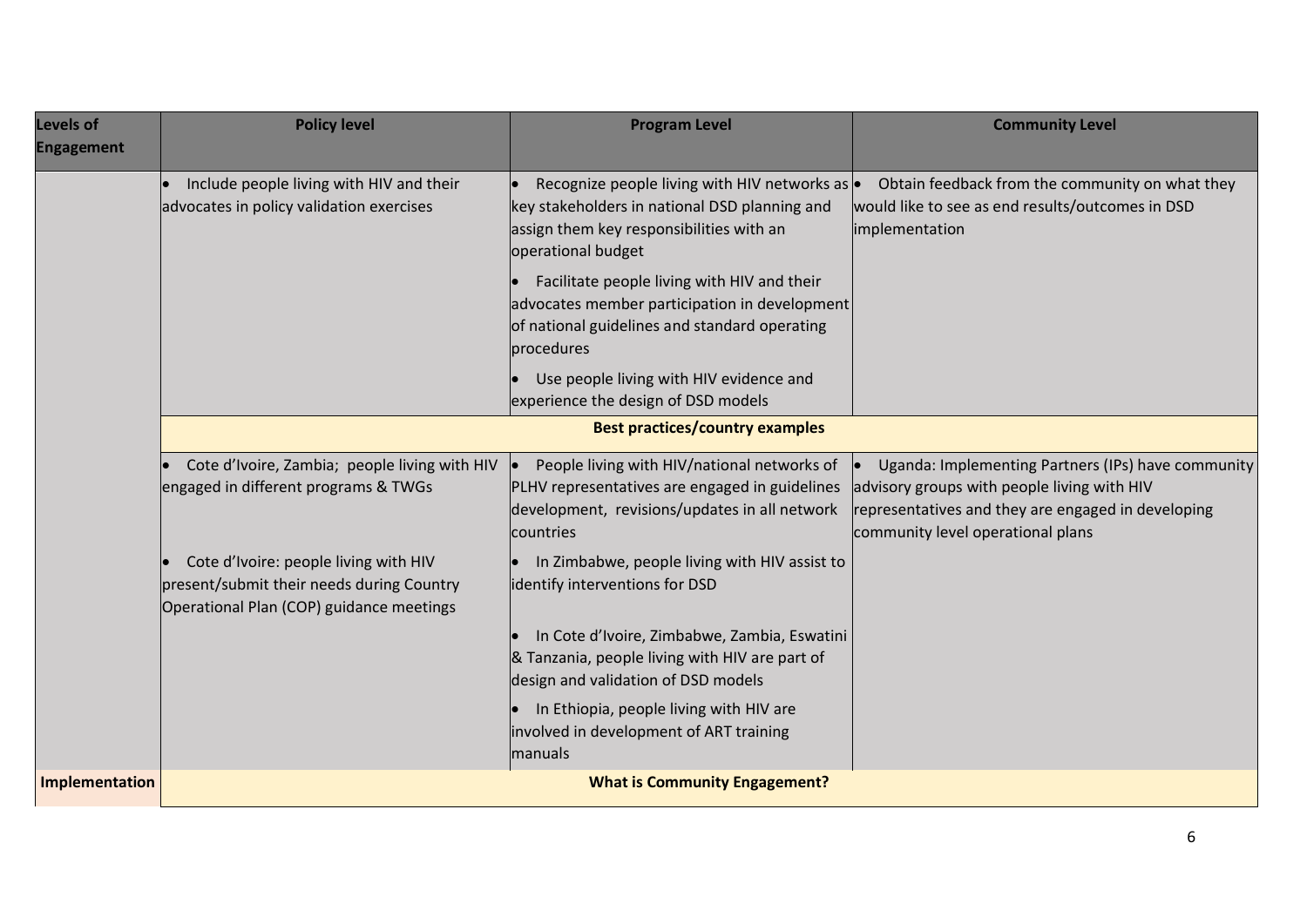| Levels of<br><b>Engagement</b> | <b>Policy level</b>                                                                                                                                            | <b>Program Level</b>                                                                                                                                          | <b>Community Level</b>                                                                                                                                                |  |  |
|--------------------------------|----------------------------------------------------------------------------------------------------------------------------------------------------------------|---------------------------------------------------------------------------------------------------------------------------------------------------------------|-----------------------------------------------------------------------------------------------------------------------------------------------------------------------|--|--|
|                                | Being part of:                                                                                                                                                 | Being part of:                                                                                                                                                | Being part of:                                                                                                                                                        |  |  |
|                                | Policy roll-out/dissemination planning                                                                                                                         | Delivery of services as co-partners/service<br>providers (CHW, peer educators, ART delivery,<br>VL/DSD champions and/or gate-keepers)                         | • Capacity building initiatives to develop community<br>skills                                                                                                        |  |  |
|                                | Policy communication and roll-<br>out/dissemination                                                                                                            | Health facility community oversight<br>committees (e.g., community advisory boards)                                                                           | Adequately and appropriately-resourced community<br>level implementation projects                                                                                     |  |  |
|                                | Budgeting and allocation of resources for<br>policy implementation                                                                                             | Participation in supportive supervision<br>programs                                                                                                           | DSD implementation at the community level                                                                                                                             |  |  |
|                                | How to engage recipients of care/community?                                                                                                                    |                                                                                                                                                               |                                                                                                                                                                       |  |  |
|                                | Allow national networks of people living with<br>HIV to lead actual roll-out of policies in<br>communications and other dissemination forums service providers | People living with HIV should participate in                                                                                                                  | $\bullet$ National networks of people living with HIV should<br>the delivery of services both as beneficiaries and plan and implement community related interventions |  |  |
|                                | Ensure meaningful participation and visibility<br>of national networks for people living with HIV<br>and their advocates                                       | Advocacy and engagement of duty bearers                                                                                                                       | Peer educators and other people living with HIVs<br>$\bullet$<br>should receive ongoing health education                                                              |  |  |
|                                | Develop simple, clear communication<br>materials to facilitate explanation of policies and<br>tools                                                            | Invite people living with HIV leaders to join<br>regional/district health management teams<br>and/or DSD Coordinators on DSD supportive<br>supervision visits | People living with HIV should be involved in<br>lo.<br>community sensitization and demand creation for DSD                                                            |  |  |
|                                |                                                                                                                                                                |                                                                                                                                                               | People living with HIV should support service<br>provision during community outreach activities                                                                       |  |  |
|                                |                                                                                                                                                                |                                                                                                                                                               |                                                                                                                                                                       |  |  |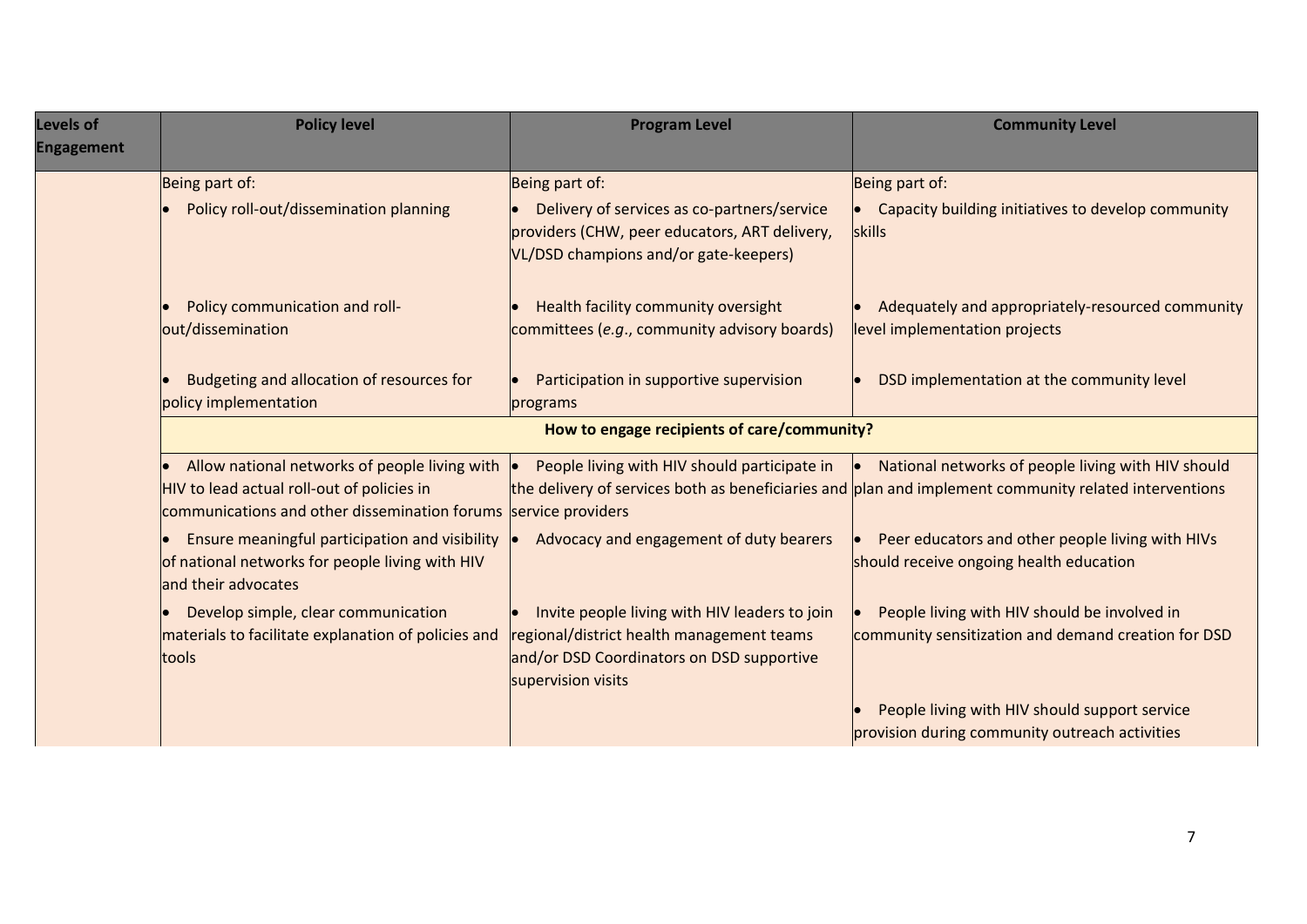| Levels of<br><b>Engagement</b> | <b>Policy level</b>                                                                                                                                                                                                                                                                | <b>Program Level</b>                                                                                                                                                                  | <b>Community Level</b>                                                                         |  |
|--------------------------------|------------------------------------------------------------------------------------------------------------------------------------------------------------------------------------------------------------------------------------------------------------------------------------|---------------------------------------------------------------------------------------------------------------------------------------------------------------------------------------|------------------------------------------------------------------------------------------------|--|
|                                |                                                                                                                                                                                                                                                                                    |                                                                                                                                                                                       | People living with HIV should help identify/provide<br>location/venue for community outreaches |  |
|                                | <b>Best practices/country examples</b>                                                                                                                                                                                                                                             |                                                                                                                                                                                       |                                                                                                |  |
|                                | In South Africa, TAC simplifies<br>policies/guidelines for people living with HIV to<br>better understand information. They also develop delivery and also participate in mentoring<br>IEC materials (e.g., DTG guidelines simplified for<br>people living with HIV to understand) | In Malawi and Tanzania, peer educators who $\bullet$<br>$\bullet$<br>are people living with HIV are involved in service education to people living with HIV<br>programs               | In Zambia, TALC and NZP+ provides treatment                                                    |  |
|                                |                                                                                                                                                                                                                                                                                    | In Uganda, Health facility committees include<br>people living with HIV representatives                                                                                               | In Cote d'Ivoire, RIP+ provides education to increase<br>demand for VL coverage                |  |
|                                | <b>What is Community Engagement?</b>                                                                                                                                                                                                                                               |                                                                                                                                                                                       |                                                                                                |  |
|                                | Being part of:                                                                                                                                                                                                                                                                     | Being part of:                                                                                                                                                                        | Being part of:                                                                                 |  |
| <b>Monitoring and</b>          | Design and development of DSD performance  .<br>measure/indicators and M&E tools                                                                                                                                                                                                   | M&E planning processes, to understand DSD  .<br>program targets, program indicators, and timing community level<br>of data collection, analysis and use to guide<br>program decisions | Defining indicators that will be understood at                                                 |  |
| <b>Evaluation</b>              | Social accountability/impact assessments                                                                                                                                                                                                                                           | Regular data reviews on the DSD<br>interventions put in place                                                                                                                         | Community-led monitoring and evaluation.                                                       |  |
|                                |                                                                                                                                                                                                                                                                                    | Multidisciplinary health facility Quality<br>Improvement teams                                                                                                                        |                                                                                                |  |
|                                |                                                                                                                                                                                                                                                                                    | Accountability and monitoring of<br>interventions                                                                                                                                     |                                                                                                |  |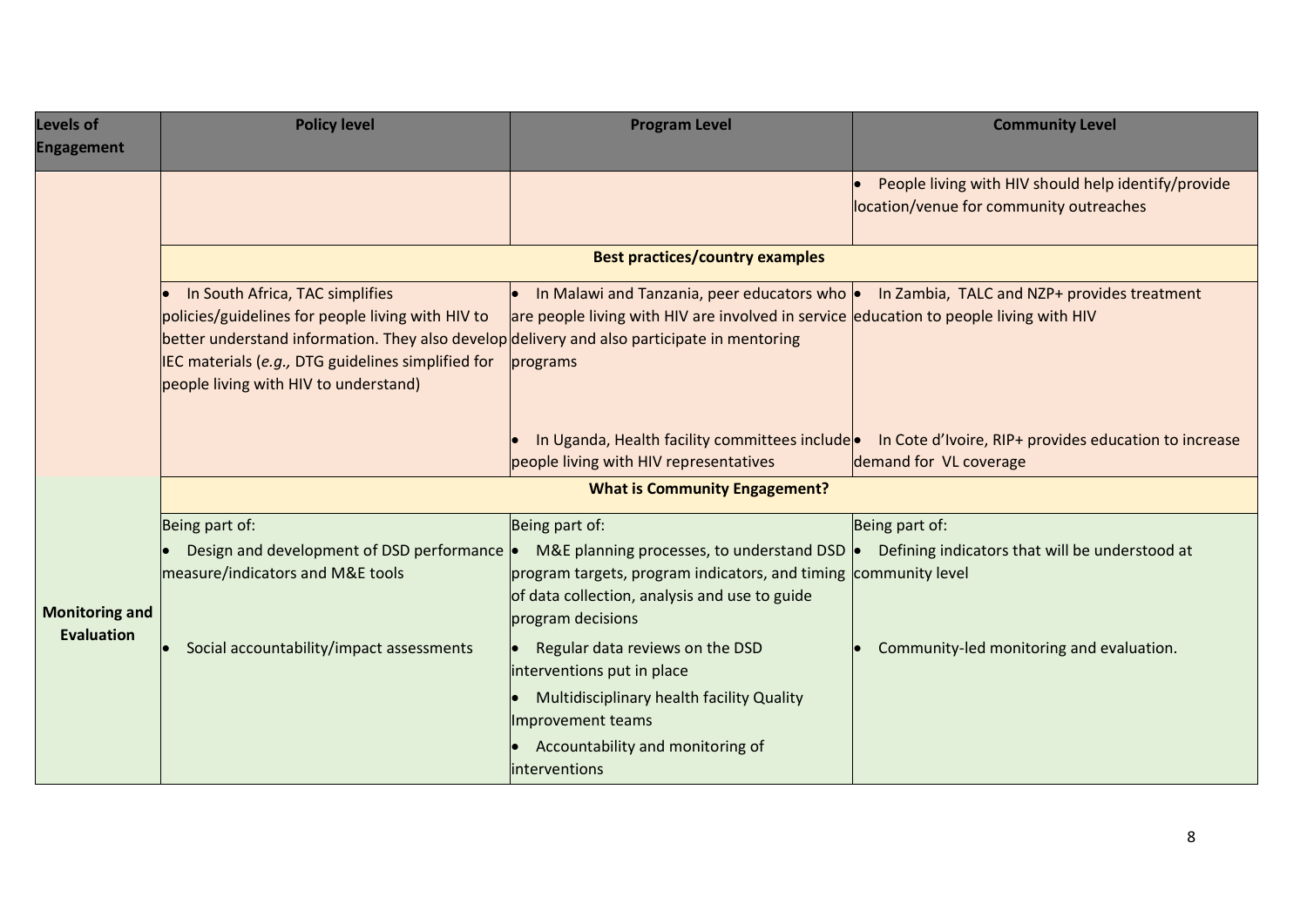| Levels of<br><b>Engagement</b> | <b>Policy level</b>                                                                                                                                     | <b>Program Level</b>                                                                                                         | <b>Community Level</b>                                                                                 |  |
|--------------------------------|---------------------------------------------------------------------------------------------------------------------------------------------------------|------------------------------------------------------------------------------------------------------------------------------|--------------------------------------------------------------------------------------------------------|--|
|                                |                                                                                                                                                         | Continuous monitoring of mentorship<br>programs                                                                              |                                                                                                        |  |
|                                | How to engage recipients of care/community?                                                                                                             |                                                                                                                              |                                                                                                        |  |
|                                | Ensure that people living with HIV are<br>represented in discussions about goals,                                                                       | People living with HIV leadership should be<br>invited to DSD data review meetings and                                       | Administer community-led score card                                                                    |  |
|                                | objectives, targets and indicators related to DSD                                                                                                       | monthly, quarterly, biannual and annual reviews<br>to share feedback on program implementation                               |                                                                                                        |  |
|                                | Facilitate people living with HIV/community<br>participation during impact assessment exercises                                                         | People living with HIV should participate in<br>facility quality improvement committees/teams                                | Administer monitoring tool at the community level to<br>give feedback on implementation                |  |
|                                | Share evaluation results with people living<br>with HIV/community representatives, including<br>data about DSD coverage, quality, impact and<br>budgets | People living with HIV leaders should<br>participate in the scoring of the CQUIN national<br>and sub-national DSD dashboards |                                                                                                        |  |
|                                |                                                                                                                                                         | Supportive supervision                                                                                                       |                                                                                                        |  |
|                                |                                                                                                                                                         | People living with HIV can participate in M&E                                                                                |                                                                                                        |  |
|                                |                                                                                                                                                         | data collection, such as administering                                                                                       |                                                                                                        |  |
|                                |                                                                                                                                                         | community score cards and client satisfaction<br>surveys                                                                     |                                                                                                        |  |
|                                | <b>Best practices/country examples</b>                                                                                                                  |                                                                                                                              |                                                                                                        |  |
|                                | Tanzania has a social accountability<br>monitoring tool, there are interventions to                                                                     | TZ, Zim: stigma index survey, NACOPHA<br>monitors stigma indicators. In Cote d'Ivoire IPs                                    | In Zimbabwe and Cote d'Ivoire, ITPC supports a<br>community treatment observatory to track and monitor |  |
|                                | monitor implementation of HIV services                                                                                                                  | & RPI+ conduct provider satisfaction survey                                                                                  | services provided to people living with HIV                                                            |  |